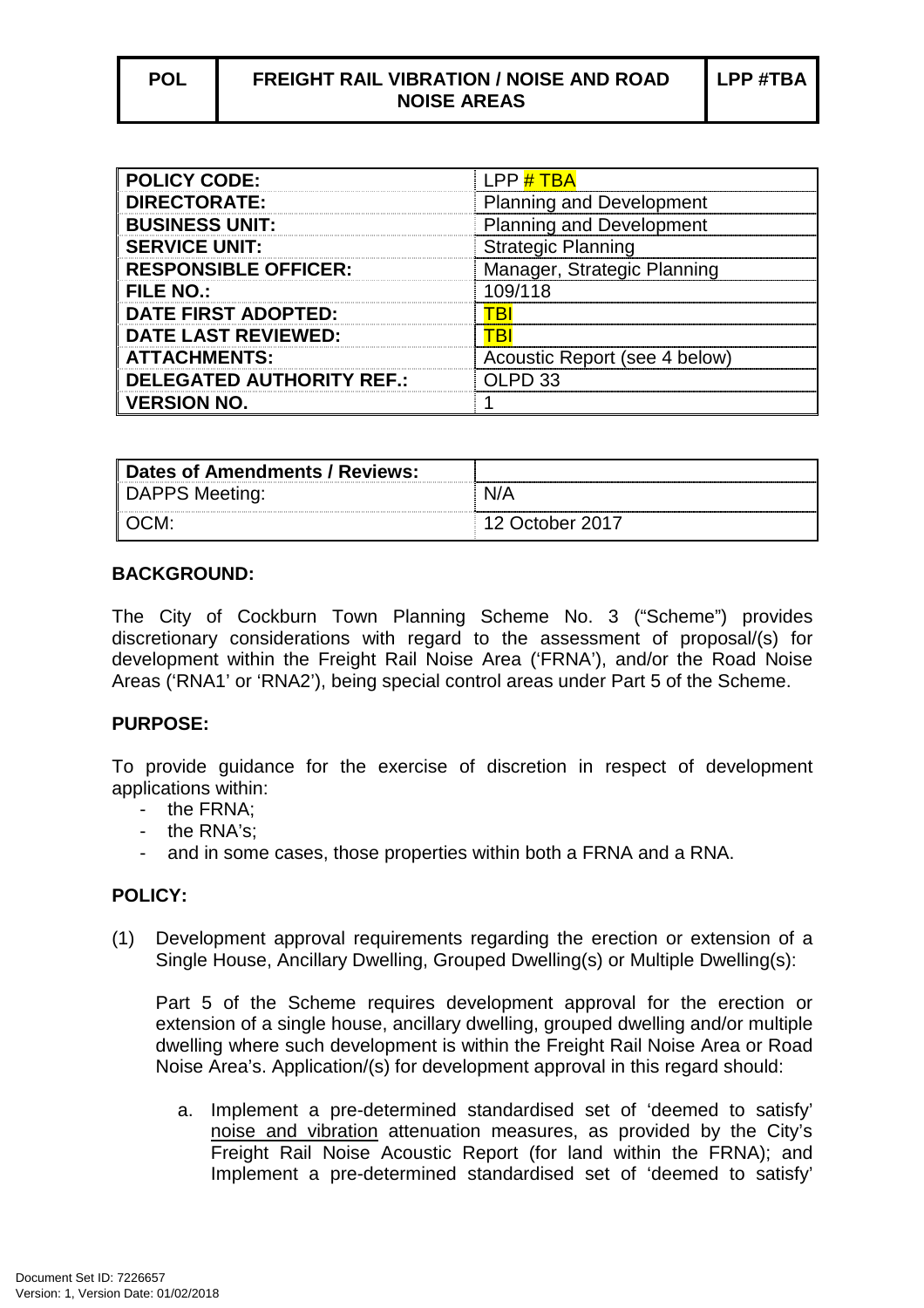noise attenuation measures, as provided by the City's Road Noise Acoustic Reports (for land within either RNA1 or RNA2); and

b. Be conditioned as part of a development approval to comply with a predetermined standardised set of 'deemed to satisfy' noise and vibration attenuation measures, as provided by the City's Freight Rail Noise Acoustic Report (for land within the FRNA); and be conditioned as part of a development approval to comply with a pre-determined standardised set of 'deemed to satisfy' noise attenuation measures, as provided by the City's Road Noise Acoustic Reports (for land within either RNA1 or RNA2).

Or alternatively;

- c. An application may be accompanied with a site specific assessment. Any site specific assessment and measures that accompany an application for development approval must be prepared by a suitably qualified acoustic consultant. Such must be to the satisfaction of the City of Cockburn, and specifically demonstrate;
	- i. how the noise and vibration considerations as set out in the City's Freight Rail Noise Acoustic Report can be achieved and/or;
	- ii. how the noise considerations as set out in Road Noise Acoustic Reports will be appropriately addressed, depending on the relevant special control area which applies. This is to comply with SPP 5.4 and the associated guidelines; and
- d. Be conditioned as part of a development approval to comply with the requirements of point 'c' above and SPP 5.4.
- (2) The City of Cockburn's discretionary considerations regarding 'minor extensions':

In some cases, extensions to a Single House, Ancillary Dwelling, Grouped Dwelling/(s) or Multiple Dwelling/(s) may be so minor as to not warrant the requirement of a development application. Note that such minor extensions may still require development approval unrelated to the issue of the Freight Rail Noise or Road Noise Special Control Areas (e.g. land use permissibility or the nature of the physical works).

While there is an expectation that extensions will require compliance with Part 5 of the Scheme, the following types of extensions are considered to be 'minor extensions' and as such may not require development approval and application of this policy:

- a. Extensions to an existing dwelling that increases the floor area of that dwelling by no more than 20% in total and excludes points 'b' to 'f' below;
- b. Swimming Pool;
- c. Outbuilding;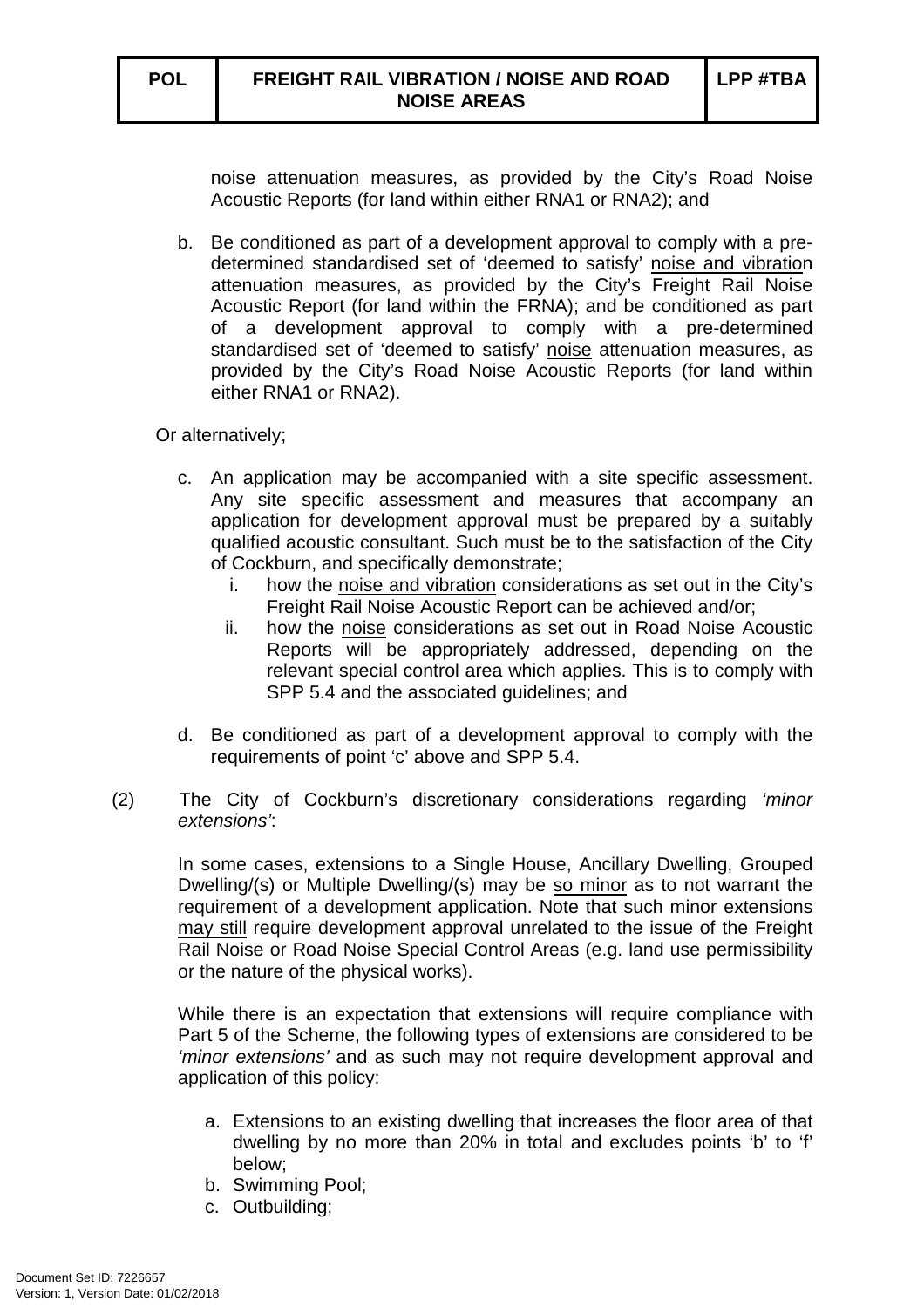- d. Carport;
- e. Garage;
- f. Alfresco or Patio
- Note (2): [There is plenty of evidence (World Health Organisation 2009) that sleep is a biological necessity, and disturbed sleep is associated with a number of health problems, particularly with children. Therefore, bedrooms (where people sleep) should be prioritised in the contemplation of discretionary considerations in relation to 'minor extensions'. Noise attenuating bedrooms should be prioritised over noise attenuating areas such as a kitchen, or dining room where residents are generally not sleeping. Consideration is to be given to locating bedrooms away from major roads/ rail transport corridors. Where bedrooms are contemplated on the same side of a building as the major transport corridor consider the following;
	- o Locate windows/doors on the side (perpendicular) of the building or where possible, the opposite side of the building to the transport corridor;
	- o Keep window/door sizes as small as practicable;
	- o Select awning/casement style windows over sliding windows;
	- o Avoid sliding door access from a bedroom to balcony;
	- o Aim to locate balconies on the same side of the building as the transport corridor.

 It is noted the "20%" extension guide (2(a) above) may unintentionally disadvantage smaller existing dwellings over larger dwellings. Discretion in relation to the nature of the proposed extension (bedroom vs kitchen etc. as discussed above) may be considered by the Local Government as per proper and orderly planning principles.]

(3) Exercising discretion with regard to Freight Rail noise and vibration criteria:

Part 5 of the Scheme recognises in some few instances it may not be reasonable and practicable to meet the full extent of the expected vibration construction standards or criteria, provided by the Freight Rail Noise Acoustic Report. In these instances, the Local Government may exercise some level of discretion taking in to account:

- a. Whether the implementation of the recommended vibration attenuation is demonstrated by the applicant to be a proportionally exorbitant cost in relation to the cost of the proposed structure or addition; and
- b. Whether the applicant has demonstrated a consideration of other design options, in order to potentially reduce cost, which addresses the City's vibration attenuation measures.

Note (3): [The Schemes 'reasonable and practical' discretion is in relation to meeting the full extent of the vibration criteria only, subject to the above Local Planning Policy criteria which is to be to the satisfaction of the City of Cockburn.]

(4) The Freight Rail Noise (and vibration) Acoustic Report to which Part 5 of the Scheme and this Policy refer is identified as the Freight Train Noise and Vibration Assessment which applies to Bibra Lake (North), Bibra Lake